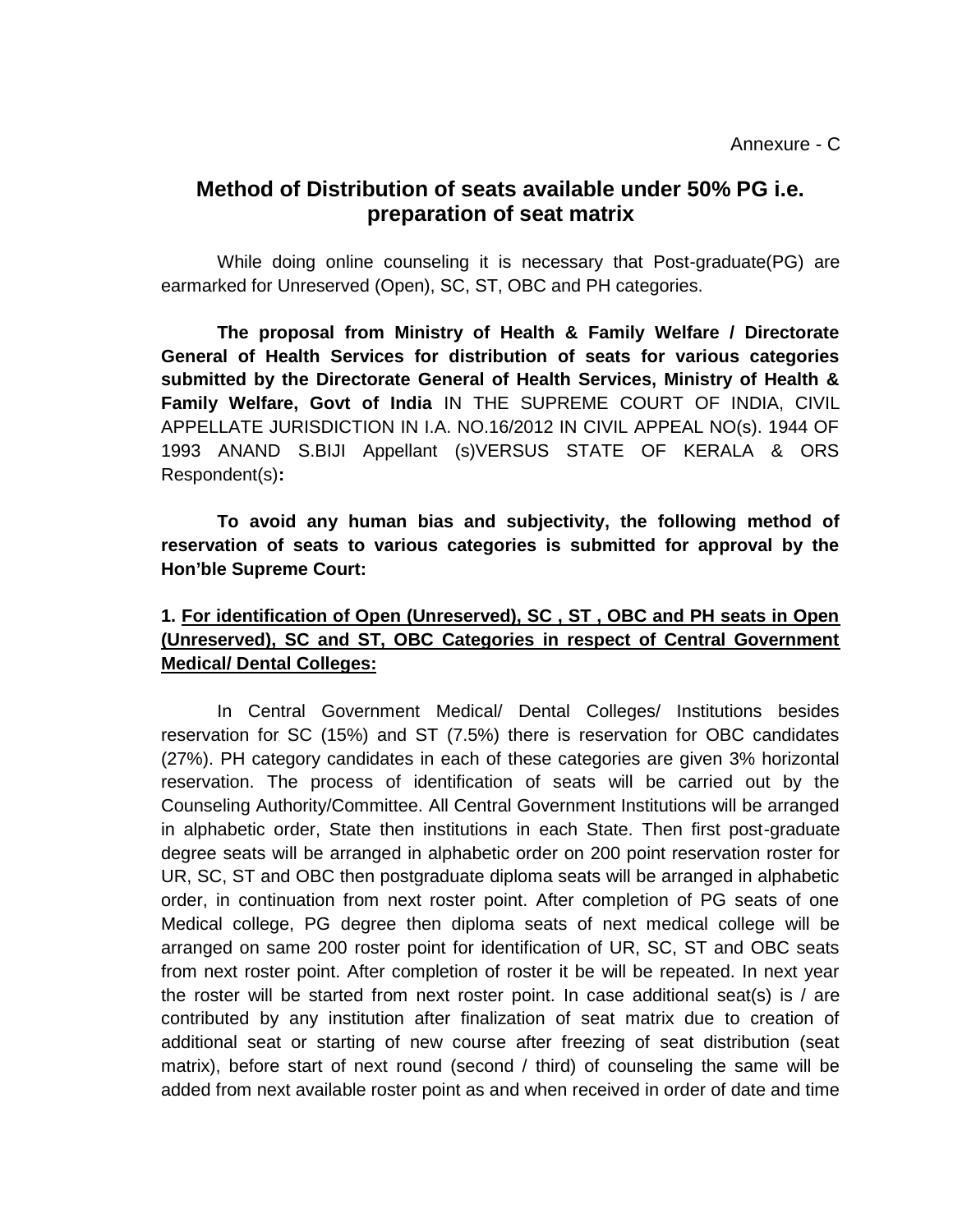of receipt, alphabetically, if required, to avoid any human bias. UR, SC, ST,OBC - PH seats for Central Government Institutions will be identified by Directorate General of Health Services by applying 3% horizontal reservation on total number of seats identified (on all seats of Central Government Institutions pooled together).

For the academic year 2013-14 also the above mentioned policy will be followed, in respect of Central Government Institutions.

## **2. For identification of Open (Unreserved), SC , ST and PH seats in Open (Unreserved), SC and ST Categories in respect of Medical/ Dental Colleges other than Central Government :**

In Medical / Dental Colleges / Institutions there is reservation for SC (15%), ST (7.5%) and PH (3% horizontal), remaining seats are unreserved (Open). Directorate General of Health Services will collect information from all participating Medical and Dental college about seats available under 50% PG all India Quota will arrange all these seats on 3200 point roster in case of PG seats to identify seats earmarked for Open (Unreserved), SC , ST and PH seats in Open (Unreserved), SC and ST Categories to ensure that 15% seats are reserved for SC , 7.5% to ST and 3% seats are reserved on horizontal basis for the PH candidates.

Seats will be arranged on 3200 point roster by arranging alphabetically for State, Colleges and all courses (in this order) for each of the college. For each college first seats of all Degree subjects (courses) then Diploma subjects (courses) will be arranged alphabetically. For example first participating state is Assam, in Assam state colleges will be arranged in alphabetic order and for each of the medical college first degree then diploma seats will be arranged continuously on 3200 point roster, then seats of next state, Bihar and so on. Roster will be repeated after 3200 points as there will be approximately 5500 PG seats available under 50% PG All India Quota in academic year 2012-13. Next year seats will be arranged from next roster point. In case additional seat(s) is / are contributed by any institution after finalization of seat matrix due to creation of additional seat or starting of new course after freezing of seat distribution (seat matrix), before start of next round (second / third) of counseling the same will be added from next available roster point as and when received in order of date and time of receipt, alphabetically, if required, to avoid any human bias.

For proper and effective implementation of this roster point system for distribution of seats to various categories, it is necessary that all participating institutions/ Medical/ Dental Colleges convey the correct vacancy timely. As such roster cannot be applied unless Directorate General of Health Services has information available from all participating institutions. Directorate General Health